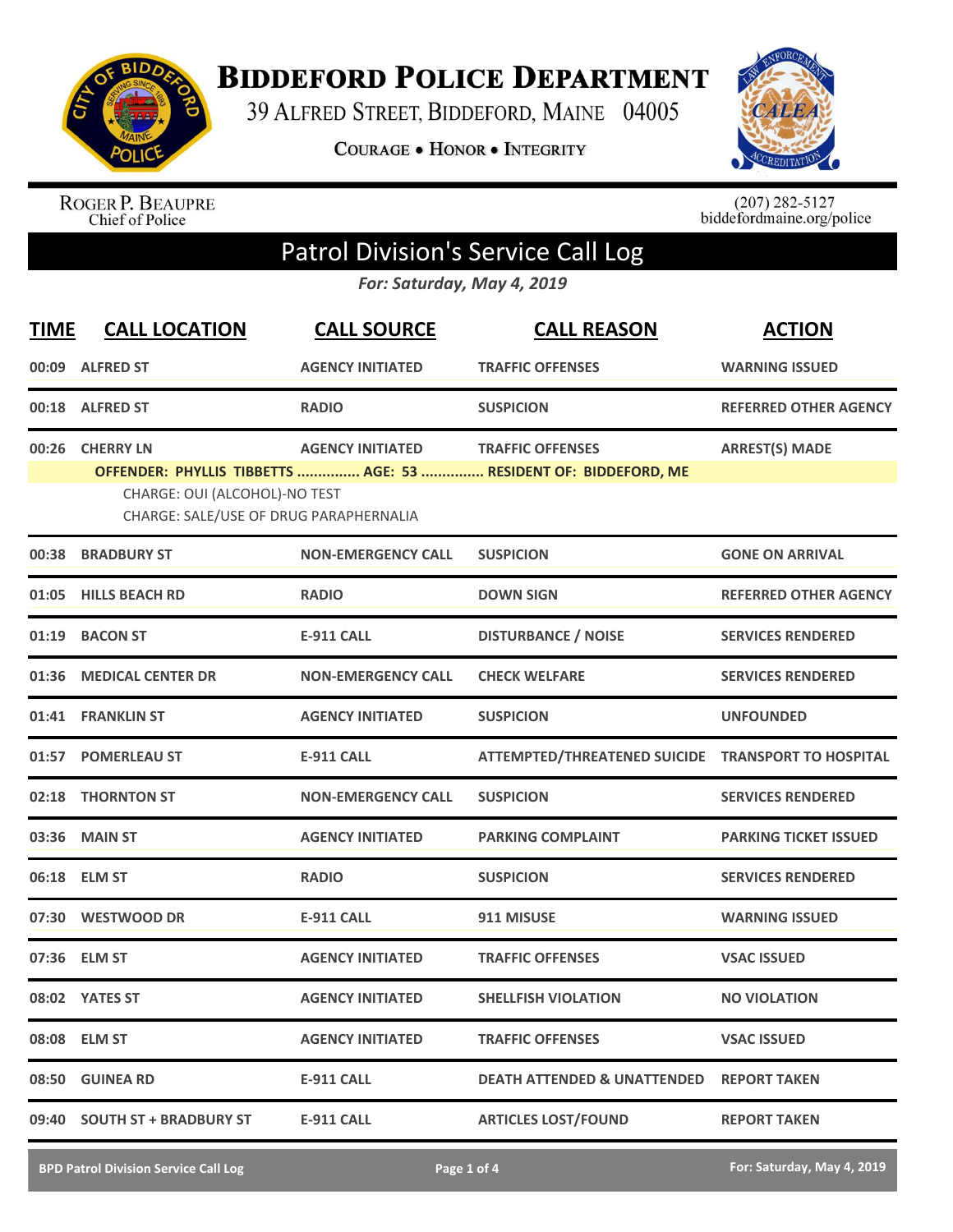| <b>TIME</b> | <b>CALL LOCATION</b>                                                                                                                                                                            | <b>CALL SOURCE</b>        | <b>CALL REASON</b>            | <b>ACTION</b>             |
|-------------|-------------------------------------------------------------------------------------------------------------------------------------------------------------------------------------------------|---------------------------|-------------------------------|---------------------------|
|             | 09:45 BOULDER WAY                                                                                                                                                                               | <b>AGENCY INITIATED</b>   | <b>TRAFFIC OFFENSES</b>       | <b>VSAC ISSUED</b>        |
|             | 09:51 PIKE ST                                                                                                                                                                                   | <b>NON-EMERGENCY CALL</b> | <b>SERVICE CALL</b>           | <b>REPORT TAKEN</b>       |
|             | 09:57 POOL ST                                                                                                                                                                                   | <b>NON-EMERGENCY CALL</b> | <b>ANIMAL COMPLAINT</b>       | <b>GONE ON ARRIVAL</b>    |
|             | 10:02 PRECOURT ST                                                                                                                                                                               | <b>AGENCY INITIATED</b>   | <b>TRAFFIC OFFENSES</b>       | <b>WARNING ISSUED</b>     |
|             | 10:05 PINE ST<br>OFFENDER: JUVENILE - C  AGE: 17  RESIDENT OF: BIDDEFORD, ME<br><b>CHARGE: ASSAULT</b><br>OFFENDER: JUVENILE - N  AGE: 15  RESIDENT OF: BIDDEFORD, ME<br><b>CHARGE: ASSAULT</b> | <b>E-911 CALL</b>         | <b>DOMESTIC COMPLAINTS</b>    | <b>REPORT TAKEN</b>       |
|             | 10:06 ALFRED ST                                                                                                                                                                                 | <b>NON-EMERGENCY CALL</b> | <b>PAPERWORK</b>              | <b>PAPERWORK SERVED</b>   |
|             | 10:25 PINE ST                                                                                                                                                                                   | <b>E-911 CALL</b>         | 911 MISUSE                    | <b>NO ACTION REQUIRED</b> |
|             | 10:43 ALFRED ST                                                                                                                                                                                 | <b>AGENCY INITIATED</b>   | <b>TRAFFIC OFFENSES</b>       | <b>WARNING ISSUED</b>     |
|             | 10:53 ALFRED ST                                                                                                                                                                                 | <b>AGENCY INITIATED</b>   | <b>TRAFFIC OFFENSES</b>       | <b>VSAC ISSUED</b>        |
|             | 11:06 ALFRED ST                                                                                                                                                                                 | <b>AGENCY INITIATED</b>   | <b>TRAFFIC OFFENSES</b>       | <b>WARNING ISSUED</b>     |
|             | 11:07 MAIN ST                                                                                                                                                                                   | <b>NON-EMERGENCY CALL</b> | <b>ARTICLES LOST/FOUND</b>    | <b>SERVICES RENDERED</b>  |
|             | 11:11 ELM ST                                                                                                                                                                                    | <b>NON-EMERGENCY CALL</b> | <b>SUSPICION</b>              | <b>SERVICES RENDERED</b>  |
|             | 11:21 BOULDER WAY                                                                                                                                                                               | <b>NON-EMERGENCY CALL</b> | <b>CRIMINAL MISCHIEF</b>      | <b>REPORT TAKEN</b>       |
|             | 11:32 MARINER WAY                                                                                                                                                                               | <b>E-911 CALL</b>         | <b>HARASSMENT</b>             | <b>NO ACTION REQUIRED</b> |
|             | 11:39 OCEAN VIEW DR                                                                                                                                                                             | <b>NON-EMERGENCY CALL</b> | <b>CIVIL COMPLAINT</b>        | <b>NO ACTION REQUIRED</b> |
|             | 12:53 MORIN ST                                                                                                                                                                                  | E-911 CALL                | 911 MISUSE                    | <b>NEGATIVE CONTACT</b>   |
|             | 13:48 HIGHLAND ST                                                                                                                                                                               | <b>NON-EMERGENCY CALL</b> | <b>ARTICLES LOST/FOUND</b>    | <b>UNABLE TO LOCATE</b>   |
|             | 13:54 ELM ST + SPRUCE ST                                                                                                                                                                        | <b>NON-EMERGENCY CALL</b> | <b>LIGHT MALFUNCTION</b>      | <b>SERVICES RENDERED</b>  |
|             | 13:57 ELM ST + JANELLE ST                                                                                                                                                                       | <b>AGENCY INITIATED</b>   | <b>TRAFFIC OFFENSES</b>       | <b>VSAC ISSUED</b>        |
|             | 14:17 ELM ST                                                                                                                                                                                    | <b>E-911 CALL</b>         | 911 MISUSE                    | <b>NO ACTION REQUIRED</b> |
|             | 14:25 HILL ST                                                                                                                                                                                   | <b>AGENCY INITIATED</b>   | <b>TRAFFIC OFFENSES</b>       | <b>WARNING ISSUED</b>     |
|             | 15:07 ALFRED ST                                                                                                                                                                                 | <b>NON-EMERGENCY CALL</b> | <b>COURT ORDERED CHECK IN</b> | <b>SERVICES RENDERED</b>  |
|             | <b>15:18 DARTMOUTH ST</b>                                                                                                                                                                       | <b>AGENCY INITIATED</b>   | <b>TRAFFIC OFFENSES</b>       | <b>WARNING ISSUED</b>     |
|             | 15:47 ELM ST                                                                                                                                                                                    | <b>NON-EMERGENCY CALL</b> | <b>SHOPLIFTING</b>            | <b>REPORT TAKEN</b>       |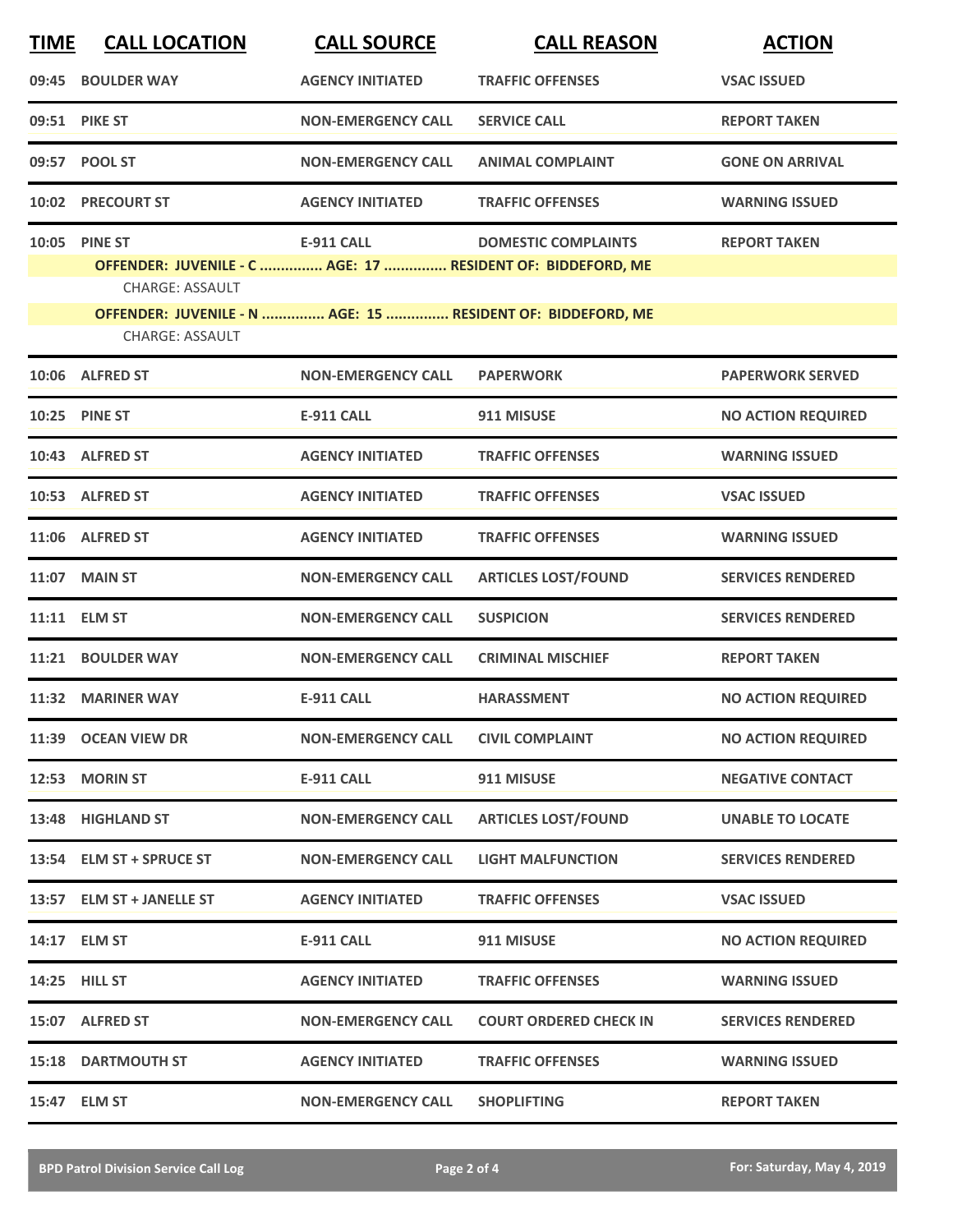| <b>TIME</b> | <b>CALL LOCATION</b>            | <b>CALL SOURCE</b>                              | <b>CALL REASON</b>                                                 | <b>ACTION</b>                |
|-------------|---------------------------------|-------------------------------------------------|--------------------------------------------------------------------|------------------------------|
|             | 15:48 GREEN ST                  | <b>NON-EMERGENCY CALL</b>                       | <b>DISTURBANCE / NOISE</b>                                         | <b>UNFOUNDED</b>             |
|             | 15:53 HILLS BEACH RD            | <b>NON-EMERGENCY CALL</b>                       | <b>ANIMAL COMPLAINT</b>                                            | <b>REFERRED OTHER AGENCY</b> |
|             | 16:15 HILL ST + GRANITE ST      | <b>E-911 CALL</b>                               | 911 MISUSE                                                         | <b>NO ACTION REQUIRED</b>    |
|             | 16:24 POOL ST + MEETINGHOUSE RD | <b>AGENCY INITIATED</b>                         | <b>TRAFFIC OFFENSES</b>                                            | <b>WARNING ISSUED</b>        |
|             | 16:35 GRAHAM ST + CRESCENT ST   | <b>AGENCY INITIATED</b>                         | <b>TRAFFIC OFFENSES</b>                                            | <b>WARNING ISSUED</b>        |
|             | 16:37 MAIN ST + BRADBURY ST     | <b>AGENCY INITIATED</b>                         | <b>TRAFFIC OFFENSES</b>                                            | <b>WARNING ISSUED</b>        |
|             | 16:43 ALFRED ST + POOL ST       | <b>AGENCY INITIATED</b>                         | <b>TRAFFIC OFFENSES</b>                                            | <b>WARNING ISSUED</b>        |
|             | 16:43 ALFRED ST                 | <b>AGENCY INITIATED</b>                         | <b>SUSPICION</b>                                                   | <b>SERVICES RENDERED</b>     |
|             | 16:49 ALFRED ST + BIRCH ST      | <b>AGENCY INITIATED</b>                         | <b>TRAFFIC OFFENSES</b>                                            | <b>WARNING ISSUED</b>        |
|             | 16:59 ALFRED ST + MAY ST        | <b>AGENCY INITIATED</b>                         | <b>TRAFFIC OFFENSES</b>                                            | <b>WARNING ISSUED</b>        |
|             | 17:03 MAY ST                    | <b>AGENCY INITIATED</b>                         | <b>TRAFFIC OFFENSES</b>                                            | <b>WARNING ISSUED</b>        |
|             | 17:13 ALFRED ST + MYRTLE ST     | <b>AGENCY INITIATED</b>                         | <b>TRAFFIC OFFENSES</b>                                            | <b>WARNING ISSUED</b>        |
|             | 17:14 ALFRED ST + PRECOURT ST   | <b>AGENCY INITIATED</b>                         | <b>TRAFFIC OFFENSES</b>                                            | <b>WARNING ISSUED</b>        |
|             | 17:17 MAIN ST                   | <b>NON-EMERGENCY CALL</b>                       | <b>SUSPICION</b>                                                   | <b>SERVICES RENDERED</b>     |
|             | 17:32 FREEMAN ST                | <b>AGENCY INITIATED</b>                         | <b>PAPERWORK</b>                                                   | <b>PAPERWORK NOT SERVED</b>  |
|             | 17:34 WEST ST + HILL ST         | <b>AGENCY INITIATED</b>                         | <b>TRAFFIC OFFENSES</b>                                            | <b>CITATION ISSUED</b>       |
|             |                                 | CHARGE: ILLEGALLY TRANSPORTING DRUGS BY A MINOR | OFFENDER: JOYCE KATHERINE SCRIBNER  AGE: 18  RESIDENT OF: SACO, ME |                              |
|             | 17:37 OLD POOL RD               | E-911 CALL                                      | <b>VIOL PROTECTION FROM ABUSE</b>                                  | <b>REPORT TAKEN</b>          |
|             | 17:38 ALFRED ST                 | <b>AGENCY INITIATED</b>                         | <b>TRAFFIC OFFENSES</b>                                            | <b>WARNING ISSUED</b>        |
|             | 17:51 MAIN ST + RAILROAD AVE    | <b>AGENCY INITIATED</b>                         | <b>TRAFFIC OFFENSES</b>                                            | <b>WARNING ISSUED</b>        |
|             | 17:57 ALFRED ST                 | E-911 CALL                                      | <b>DOMESTIC COMPLAINTS</b>                                         | <b>REPORT TAKEN</b>          |
|             | <b>18:10 VINE ST</b>            | <b>E-911 CALL</b>                               | ATTEMPTED/THREATENED SUICIDE TRANSPORT TO CRISIS                   |                              |
|             | 18:31 MAY ST + AMHERST ST       | <b>AGENCY INITIATED</b>                         | <b>TRAFFIC OFFENSES</b>                                            | <b>WARNING ISSUED</b>        |
|             | 18:48 RIDGEVIEW DR              | <b>E-911 CALL</b>                               | 911 MISUSE                                                         | <b>WARNING ISSUED</b>        |
|             | 18:48 MAY ST + ROUND HILL ST    | <b>AGENCY INITIATED</b>                         | <b>TRAFFIC OFFENSES</b>                                            | <b>VSAC ISSUED</b>           |
|             | 19:18 GREEN ST                  | E-911 CALL                                      | 911 MISUSE                                                         | <b>WARNING ISSUED</b>        |